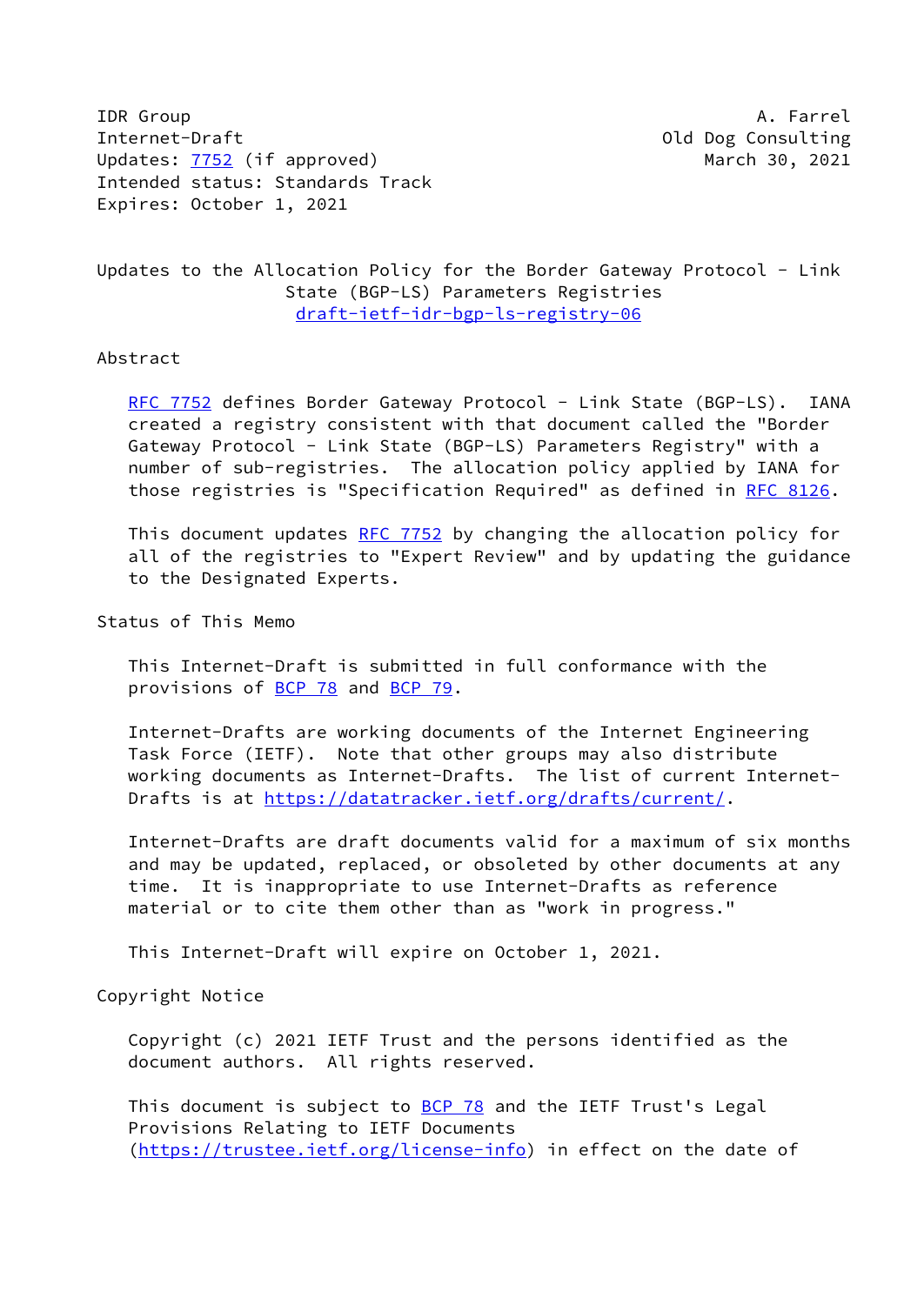<span id="page-1-1"></span>

| Internet-Draft | BGP-LS Registry Update | March 2021 |
|----------------|------------------------|------------|
|----------------|------------------------|------------|

 publication of this document. Please review these documents carefully, as they describe your rights and restrictions with respect to this document. Code Components extracted from this document must include Simplified BSD License text as described in Section 4.e of the Trust Legal Provisions and are provided without warranty as described in the Simplified BSD License.

### Table of Contents

| 1.1. Requirements Language 3           |  |
|----------------------------------------|--|
|                                        |  |
| 2.1. Guidance for Designated Experts 3 |  |
|                                        |  |
|                                        |  |
|                                        |  |
|                                        |  |

## <span id="page-1-0"></span>[1](#page-1-0). Introduction

Border Gateway Protocol - Link State (BGP-LS) [[RFC7752](https://datatracker.ietf.org/doc/pdf/rfc7752)] requested IANA to create a registry called the "Border Gateway Protocol - Link State (BGP-LS) Parameters Registry" with a number of sub-registries. The allocation policy applied by IANA for those registries is "Specification Required" as defined in [\[RFC8126](https://datatracker.ietf.org/doc/pdf/rfc8126)].

 The "Specification Required" policy requires evaluation of any assignment request by a "Designated Expert" and guidelines for any such experts are given in section [5.1 of \[RFC7752\]](https://datatracker.ietf.org/doc/pdf/rfc7752#section-5.1). In addition, this policy requires that "the values and their meanings must be documented in a permanent and readily available public specification, in sufficient detail so that interoperability between independent implementations is possible" [\[RFC8126](https://datatracker.ietf.org/doc/pdf/rfc8126)]. Further, the intention behind "permanent and readily available" is that "a document can reasonably be expected to be findable and retrievable long after IANA assignment of the requested value" [[RFC8126\]](https://datatracker.ietf.org/doc/pdf/rfc8126).

 Another allocation policy called "Expert Review" is defined in [\[RFC8126](https://datatracker.ietf.org/doc/pdf/rfc8126)]. This policy also requires Expert Review, but has no requirement for a formal document.

 All reviews by Designated Experts are guided by advice given in the document that defined the registry and set the allocation policy.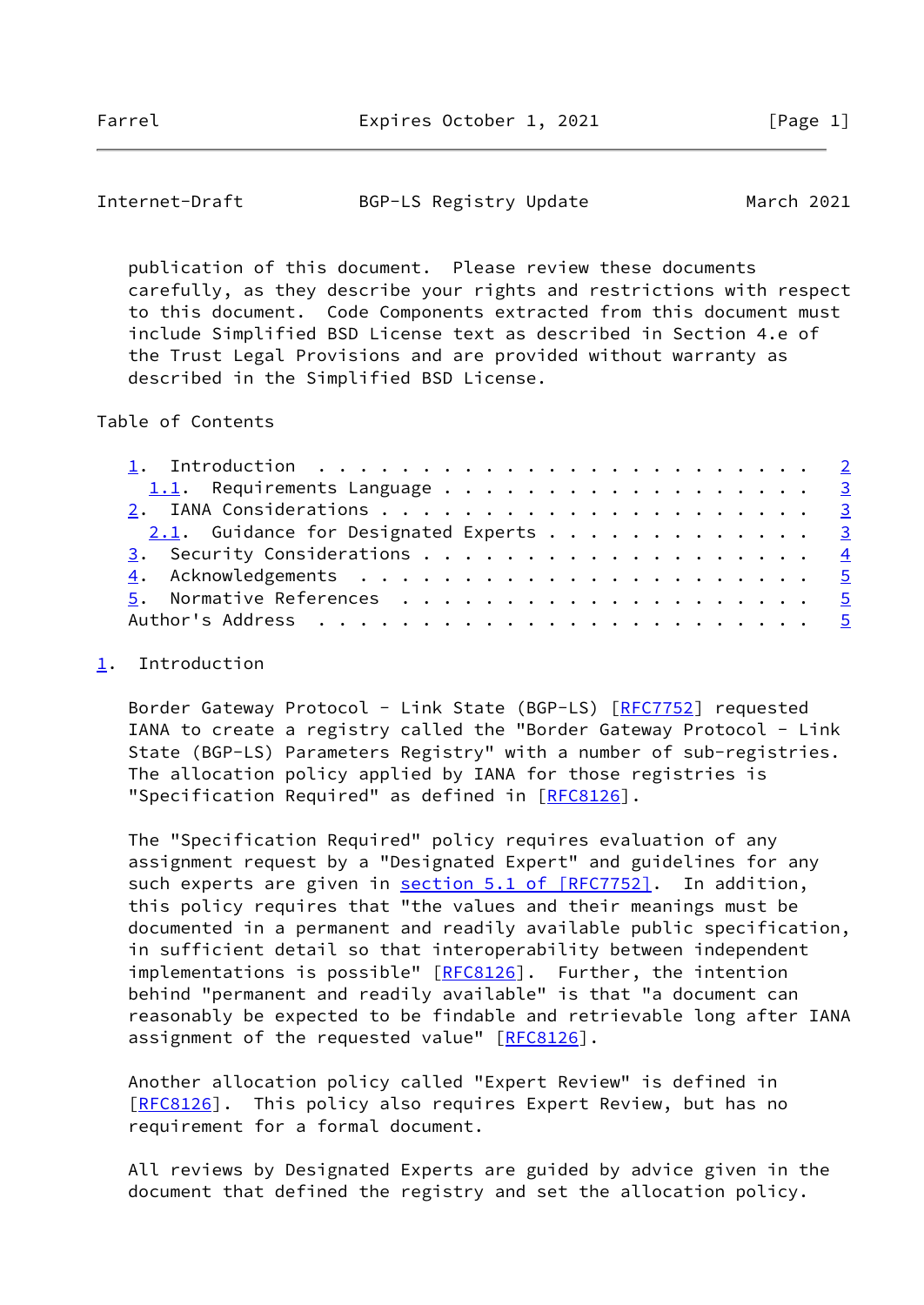This document updates [RFC 7752](https://datatracker.ietf.org/doc/pdf/rfc7752) by changing the allocation policy for all of the registries to "Expert Review" and updating the guidance to the Designated Experts.

Farrel Expires October 1, 2021 [Page 2]

<span id="page-2-1"></span>Internet-Draft BGP-LS Registry Update March 2021

<span id="page-2-0"></span>[1.1](#page-2-0). Requirements Language

 The key words "MUST", "MUST NOT", "REQUIRED", "SHALL", "SHALL NOT", "SHOULD", "SHOULD NOT", "RECOMMENDED", "NOT RECOMMENDED", "MAY", and "OPTIONAL" in this document are to be interpreted as described in [BCP](https://datatracker.ietf.org/doc/pdf/bcp14) [14](https://datatracker.ietf.org/doc/pdf/bcp14) [[RFC2119\]](https://datatracker.ietf.org/doc/pdf/rfc2119) [\[RFC8174](https://datatracker.ietf.org/doc/pdf/rfc8174)] when, and only when, they appear in all capitals, as shown here.

<span id="page-2-2"></span>[2](#page-2-2). IANA Considerations

 IANA maintains a registry called the "Border Gateway Protocol - Link State (BGP-LS) Parameters Registry". This registry contains four sub-registries:

- o BGP-LS NLRI-Types
- o BGP-LS Node Descriptor, Link Descriptor, Prefix Descriptor, and Attribute TLVs
- o BGP-LS Protocol-IDs
- o BGP-LS Well-Known Instance-IDs

 IANA is requested to change the assignment policy for each of these registries to "Expert Review".

## <span id="page-2-3"></span>[2.1](#page-2-3). Guidance for Designated Experts

Section [5.1 of \[RFC7752\]](https://datatracker.ietf.org/doc/pdf/rfc7752#section-5.1) gives guidance to Designated Experts. This section replaces that guidance.

 In all cases of review by the Designated Expert (DE) described here, the DE is expected to check the clarity of purpose and use of the requested code points. The following points apply to the registries discussed in this document: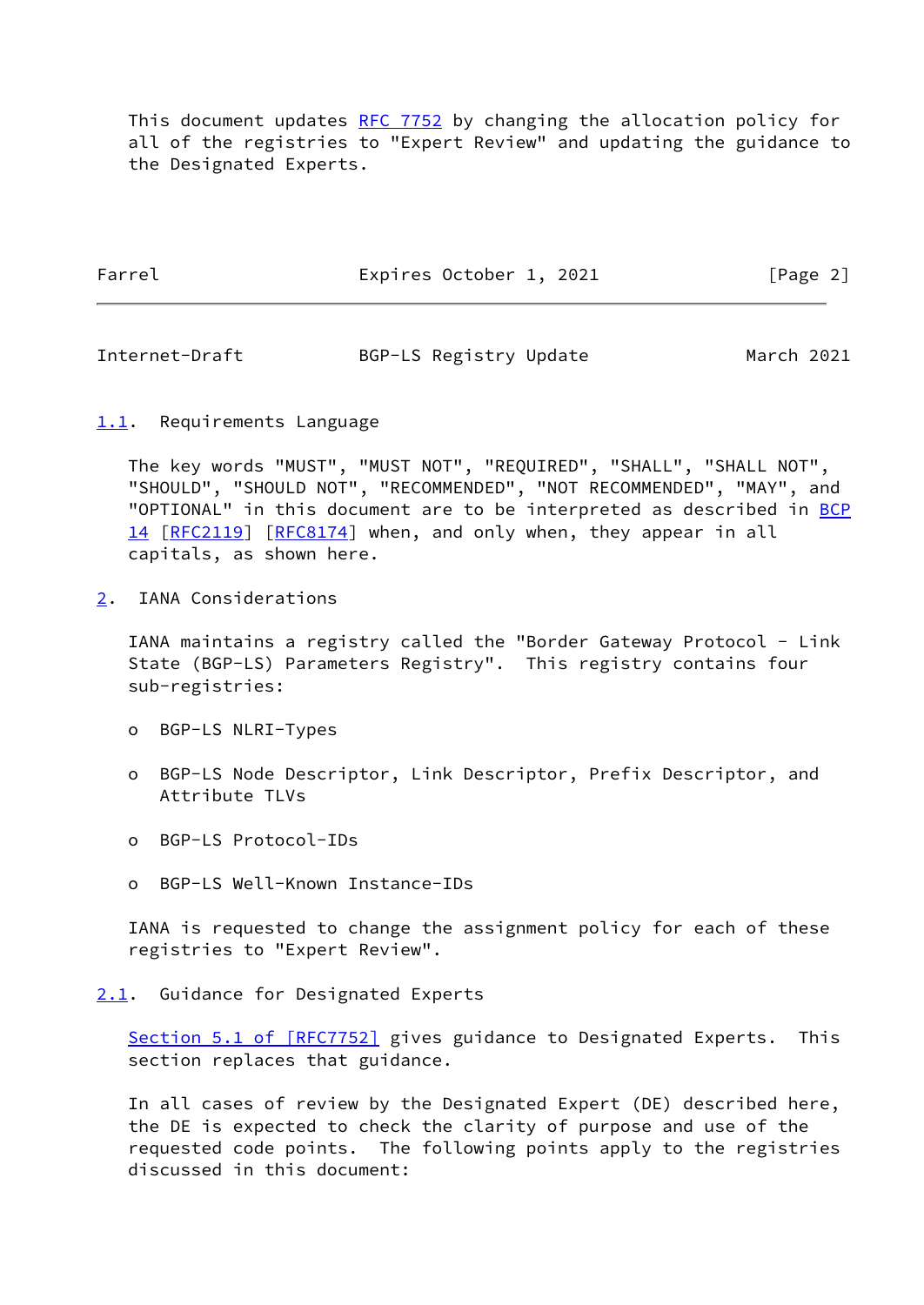- 1. Application for a code point allocation may be made to the Designated Experts at any time, and MUST be accompanied by technical documentation explaining the use of the code point. Such documentation SHOULD be presented in the form of an Internet-Draft, but MAY arrive in any form that can be reviewed and exchanged amongst reviewers.
- 2. The Designated Experts SHOULD only consider requests that arise from I-Ds that have already been accepted as Working Group documents or that are planned for progression as AD Sponsored documents in the absence of a suitably chartered Working Group.

| Farrel | Expires October 1, 2021 | [Page 3] |
|--------|-------------------------|----------|
|        |                         |          |

<span id="page-3-0"></span>Internet-Draft BGP-LS Registry Update March 2021

- 3. In the case of Working Group documents, the Designated Experts MUST check with the Working Group chairs that there is consensus within the Working Group to make the allocation at this time. In the case of AD Sponsored documents, the Designated Experts MUST check with the AD for approval to make the allocation at this time.
- 4. If the document is not adopted by the IDR Working Group (or its successor), the Designated Expert MUST notify the IDR mailing list (or its successor) of the request and MUST provide access to the document. The Designated Expert MUST allow two weeks for any response. Any comments received MUST be considered by the Designated Expert as part of the subsequent step.
- 5. The Designated Experts MUST then review the assignment requests on their technical merit. The Designated Experts MAY raise issues related to the allocation request with the authors and on the IDR (or successor) mailing list for further consideration before the assignments are made.
- 6. The Designated Expert MUST ensure that any request for a code point does not conflict with work that is active or already published within the IETF.
- 7. Once the Designated Experts have granted approval, IANA will update the registry by marking the allocated code points with a reference to the associated document.
- 8. In the event that the document is a Working Group document or is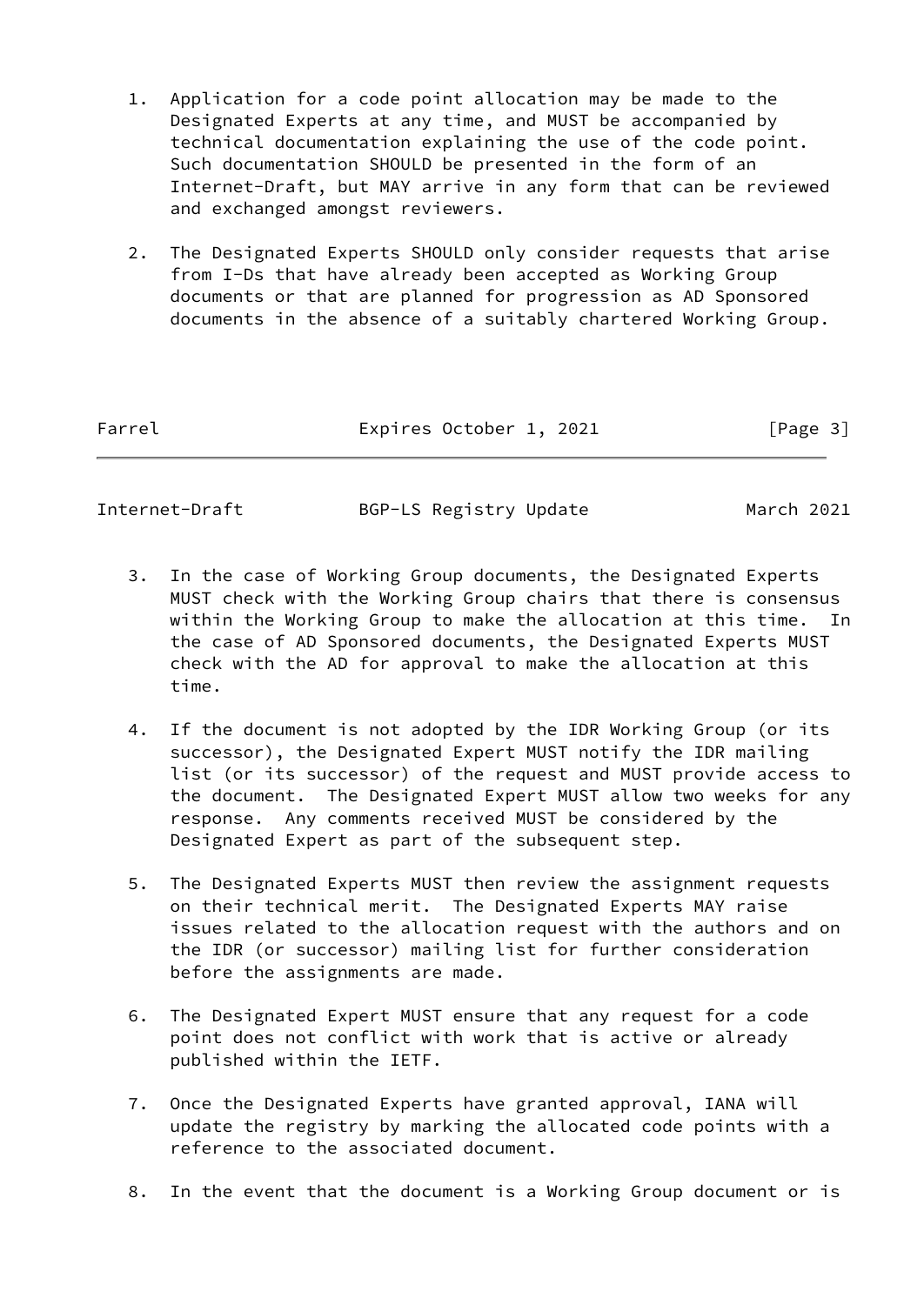AD Sponsored, and that document fails to progress to publication as an RFC, the Working Group chairs or AD SHOULD contact IANA to coordinate about marking the code points as deprecated. A deprecated code point is not marked as allocated for use and is not available for allocation in a future document. The WG chairs may inform IANA that a deprecated code point can be completely de-allocated (i.e., made available for new allocations) at any time after it has been deprecated if there is a shortage of unallocated code points in the registry.

<span id="page-4-0"></span>[3](#page-4-0). Security Considerations

The security consideration of [[RFC7752](https://datatracker.ietf.org/doc/pdf/rfc7752)] still apply.

 Note that the change to the expert review guidelines makes the registry and the Designated Experts slightly more vulnerable to denial of service attacks through excessive and bogus requests for code points. It is expected that the registry cannot be effectively attacked because the Designated Experts would, themselves, fall to

| Farrel | Expires October 1, 2021 | [Page 4] |
|--------|-------------------------|----------|
|        |                         |          |

<span id="page-4-2"></span>Internet-Draft BGP-LS Registry Update March 2021

 any such attack first. Designated Experts are expected to report to the IDR working group chairs and responsible Area Director if they believe an attack to be in progress, and should immediately halt all requests for allocation. This may temporarily block all legitimate requests until mitigations have been put in place.

<span id="page-4-1"></span>[4](#page-4-1). Acknowledgements

This work is based on the IANA considerations section of [\[RFC7752](https://datatracker.ietf.org/doc/pdf/rfc7752)]. The author thanks the people who worked on that document.

 The author would like to be able to thank John Scudder for suggesting the need for this document.

 Thanks to John Scudder, Donald Eastlake, Ketan Talaulikar, and Alvaro Retana for review, comments, and discussion.

 Additional thanks to Gyan Mishra, Acee Lindem, Ketan Talaulikar, Les Ginsberg, Bruno Decraene, Benjamin Kaduk, and Martin Vigoureux for engaging in discussion on the details of this work.

<span id="page-4-3"></span>[5](#page-4-3). Normative References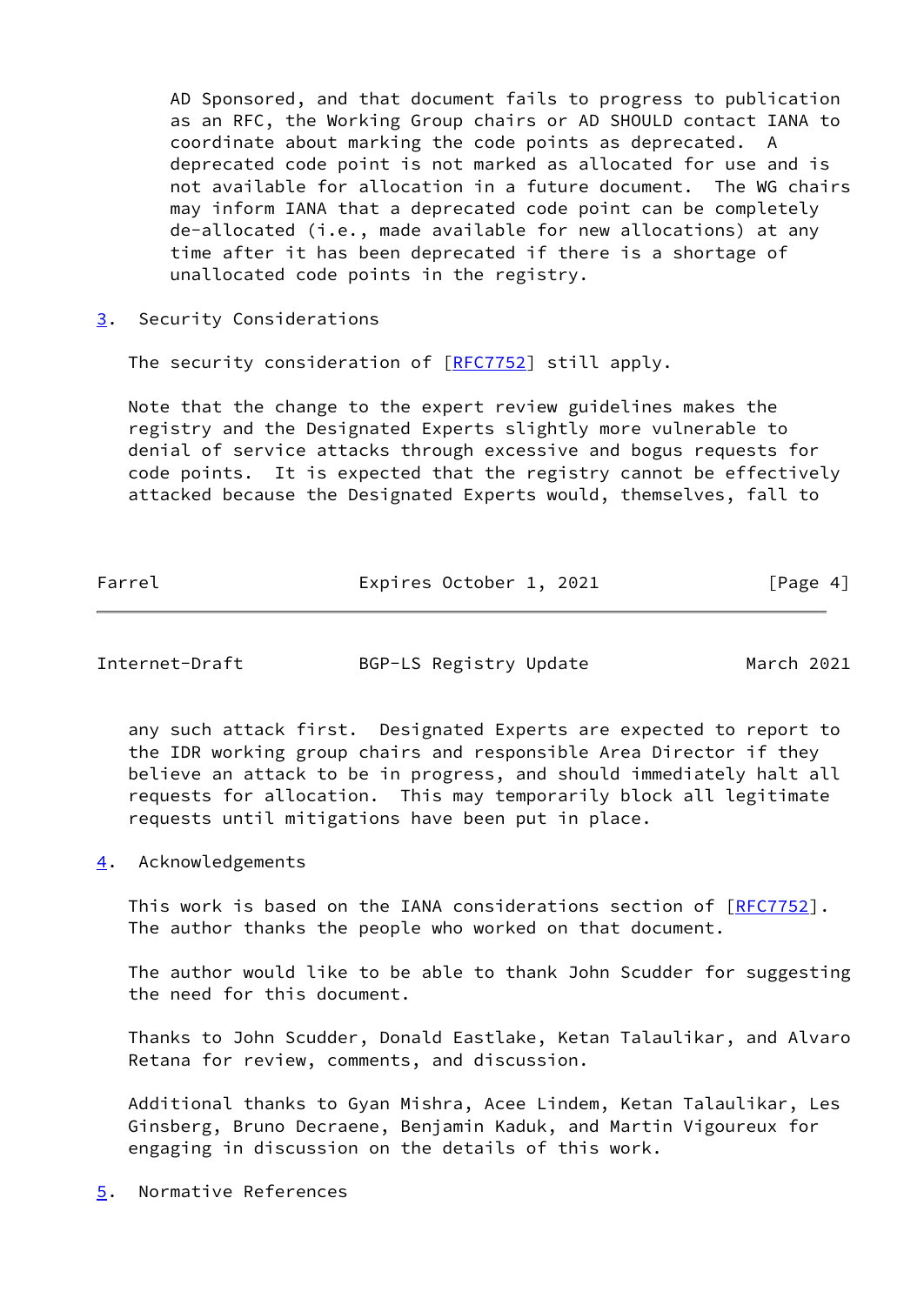- [RFC2119] Bradner, S., "Key words for use in RFCs to Indicate Requirement Levels", [BCP 14](https://datatracker.ietf.org/doc/pdf/bcp14), [RFC 2119](https://datatracker.ietf.org/doc/pdf/rfc2119), DOI 10.17487/RFC2119, March 1997, <[https://www.rfc-editor.org/info/rfc2119>](https://www.rfc-editor.org/info/rfc2119).
- [RFC7752] Gredler, H., Ed., Medved, J., Previdi, S., Farrel, A., and S. Ray, "North-Bound Distribution of Link-State and Traffic Engineering (TE) Information Using BGP", [RFC 7752,](https://datatracker.ietf.org/doc/pdf/rfc7752) DOI 10.17487/RFC7752, March 2016, <[https://www.rfc-editor.org/info/rfc7752>](https://www.rfc-editor.org/info/rfc7752).
- [RFC8126] Cotton, M., Leiba, B., and T. Narten, "Guidelines for Writing an IANA Considerations Section in RFCs", [BCP 26](https://datatracker.ietf.org/doc/pdf/bcp26), [RFC 8126,](https://datatracker.ietf.org/doc/pdf/rfc8126) DOI 10.17487/RFC8126, June 2017, <[https://www.rfc-editor.org/info/rfc8126>](https://www.rfc-editor.org/info/rfc8126).
- [RFC8174] Leiba, B., "Ambiguity of Uppercase vs Lowercase in [RFC](https://datatracker.ietf.org/doc/pdf/rfc2119) [2119](https://datatracker.ietf.org/doc/pdf/rfc2119) Key Words", [BCP 14](https://datatracker.ietf.org/doc/pdf/bcp14), [RFC 8174,](https://datatracker.ietf.org/doc/pdf/rfc8174) DOI 10.17487/RFC8174, May 2017, [<https://www.rfc-editor.org/info/rfc8174](https://www.rfc-editor.org/info/rfc8174)>.

Author's Address

| Farrel         | Expires October 1, 2021 | [Page 5]   |
|----------------|-------------------------|------------|
|                |                         |            |
| Internet-Draft | BGP-LS Registry Update  | March 2021 |

 Adrian Farrel Old Dog Consulting

Email: adrian@olddog.co.uk